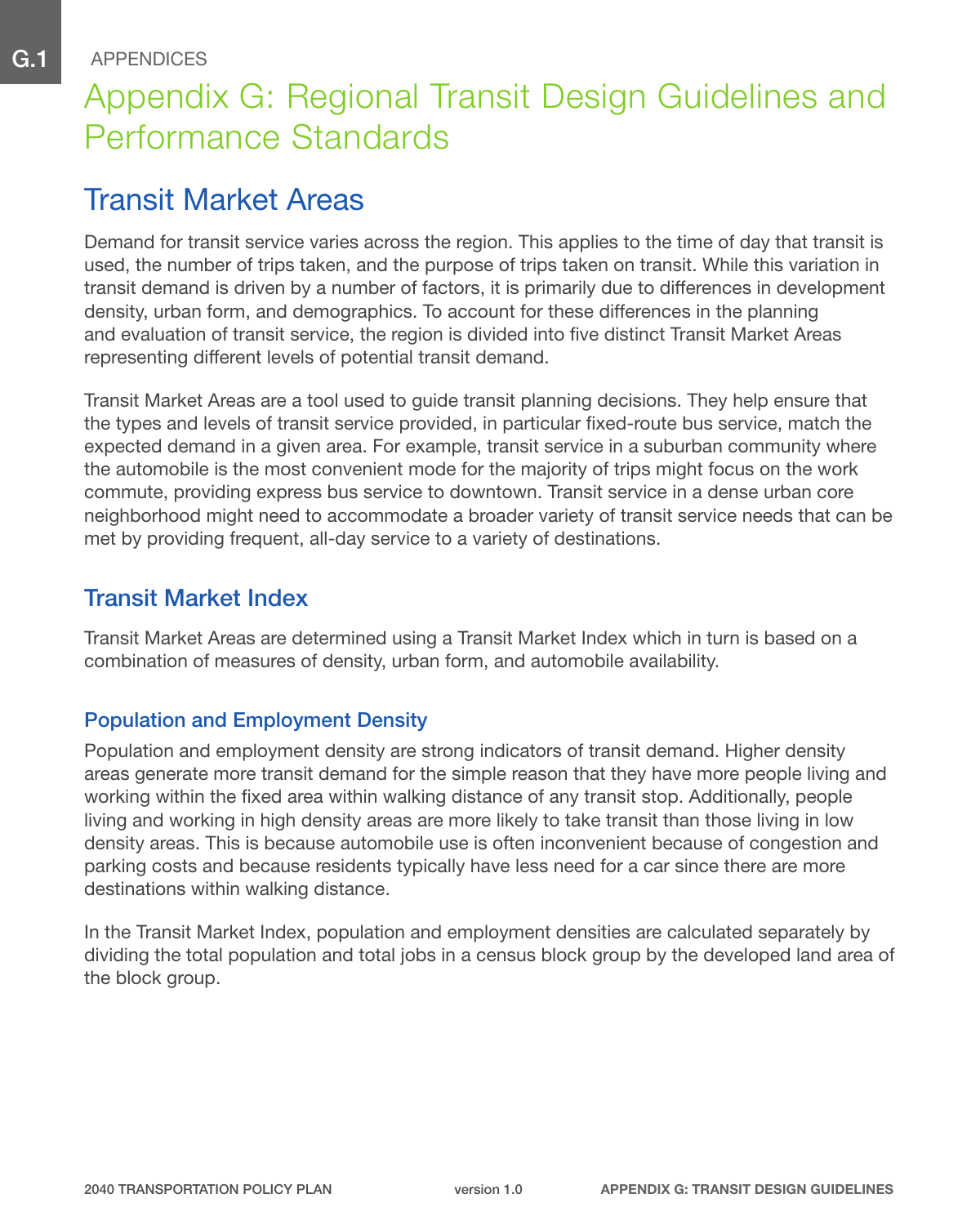#### Intersection Density

Block size and urban form are important factors in transit demand. Areas with smaller blocks tend to have more traditional street-grids and provide a more walkable environment for pedestrians. The Transit Market Index measures urban form using intersection density; it is the total number of three-, four-, and five-way intersections in a block group divided by the total developed area. Intersections are weighted by the number of intersecting roads, such that a fiveway intersection has more weight than a three-way intersection.

#### Automobile Availability

For any number of reasons transit is the only means of mobility for many people in the region. Areas with a more people who rely on transit will tend to generate greater demand for transit. The Transit Market Index measures reliance on transit by calculating the availability of automobiles by block group. Automobile availability is calculated by subtracting the total number of automobiles available in a census block group from the total population aged 16 or over. This value then divided by the total developed land area of the block group.

#### Calculating the Transit Market Index

The four measures included in the Transit Market Index were found to have a strong relationship to existing transit demand in our region. Their respective weights in the Transit Market index formula are determined based on their relative impact on transit demand. The Transit Market Index (TMI) is calculated for each block group as follows:

> TMI=0.64\*(Population Density) + 0.23\*(Intersection Density) + 0.20\*(Employment Density)

+ 0.11\*(Automobile Availability)

Block groups are separated into the five Transit Market Areas based on Transit Market Index values. See Table G-1 for the index value ranges for each market area. Block groups with the highest Transit Market Index values are assigned to Market Area I while those with the lowest index value are assigned to Market Area V.

#### Data Sources

Table G-1 shows the data sources used to calculate the Transit Market Index measures for each block group.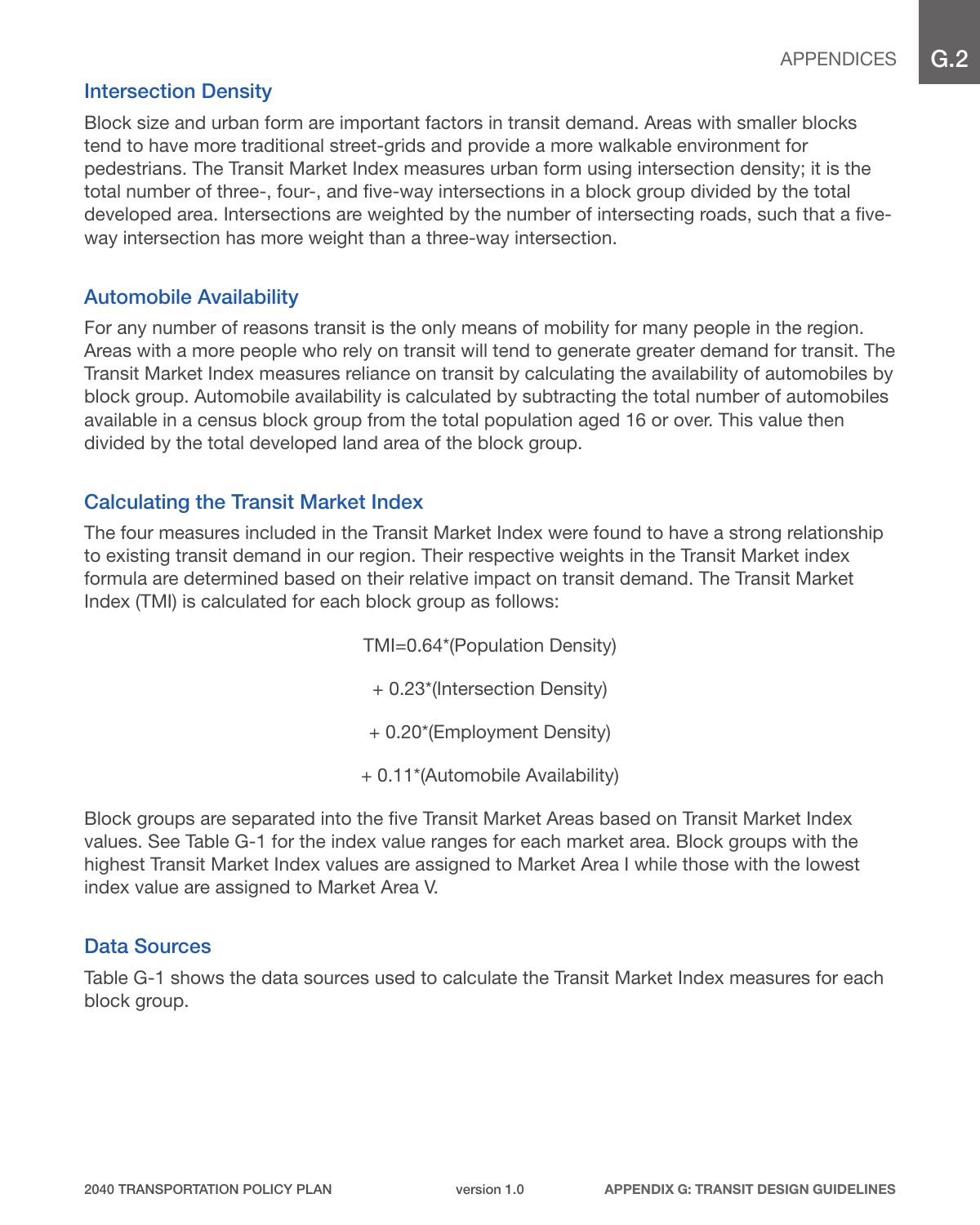#### Table G-1: Transit Market Index Data Sources

| <b>Measure</b>                              | <b>Data Source</b>                                                                  |
|---------------------------------------------|-------------------------------------------------------------------------------------|
| Population                                  | U.S. Census Bureau; Census 2010                                                     |
| Employment                                  | U.S. Census Bureau; Longitudinal-Employer<br>Household Dynamics Program; LODES Data |
| Automobile Availability                     | U.S. Census Bureau; American Community<br>Survey, 2012 ACS 5-Year Estimates         |
| <b>Intersection Density</b>                 | NCompass Technologies; Street Centerline<br>Data                                    |
| Developed Acres (used to calculate density) | Metropolitan Council; 2010 Generalized Land<br><b>Use Survey</b>                    |

### Adjacency and Connectivity

While the Transit Market Index is calculated at the block-group level, individual block groups do not exist in isolation. Transit demand in any block group is influenced by the characteristics of neighboring block groups. Another way of looking at this is that connected areas of transit demand will have higher overall ridership potential than similar areas that are disconnected. To account for this effect, the Transit Market Area of each block group takes into account the index values of neighboring block groups.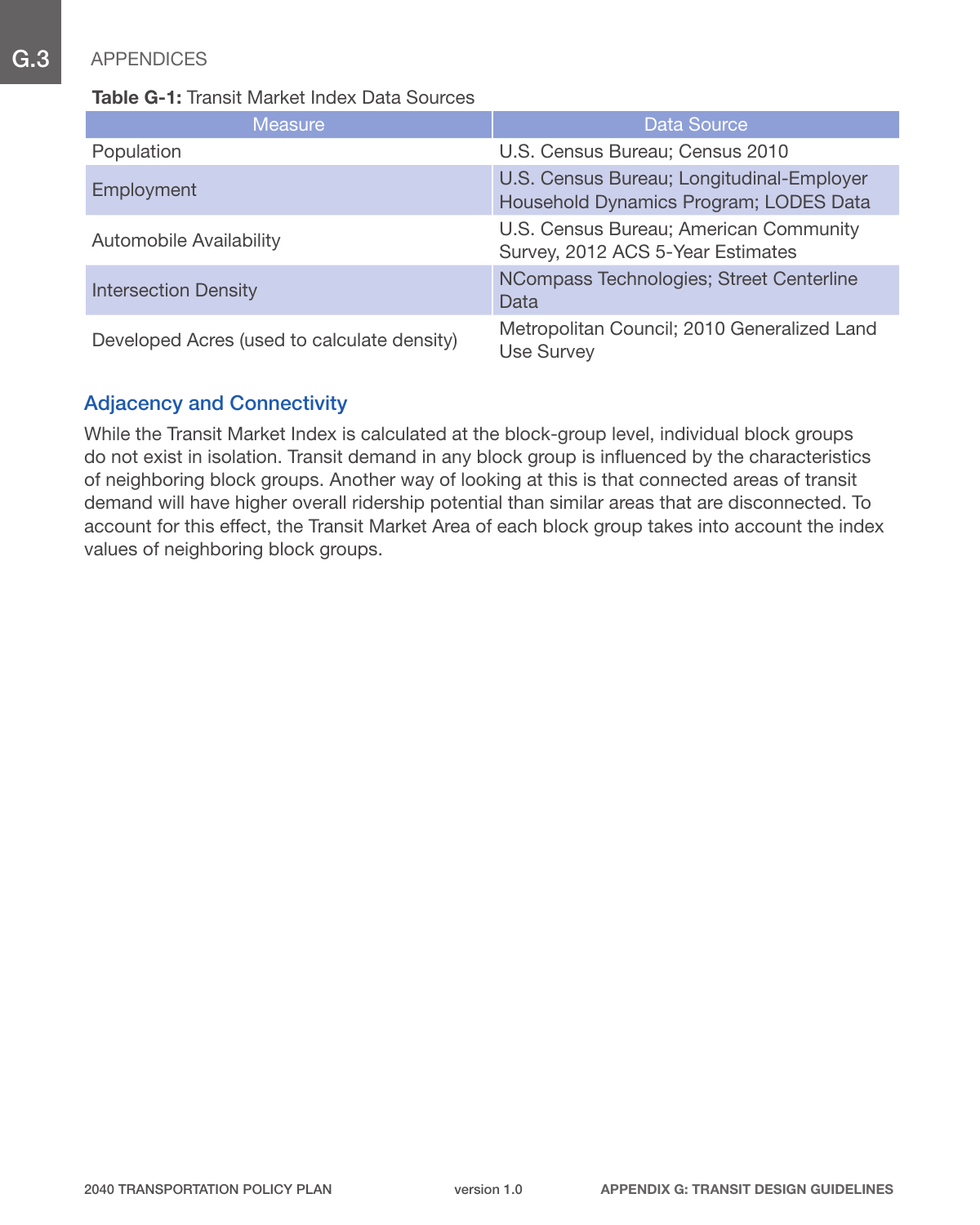### **Transit Market Areas**

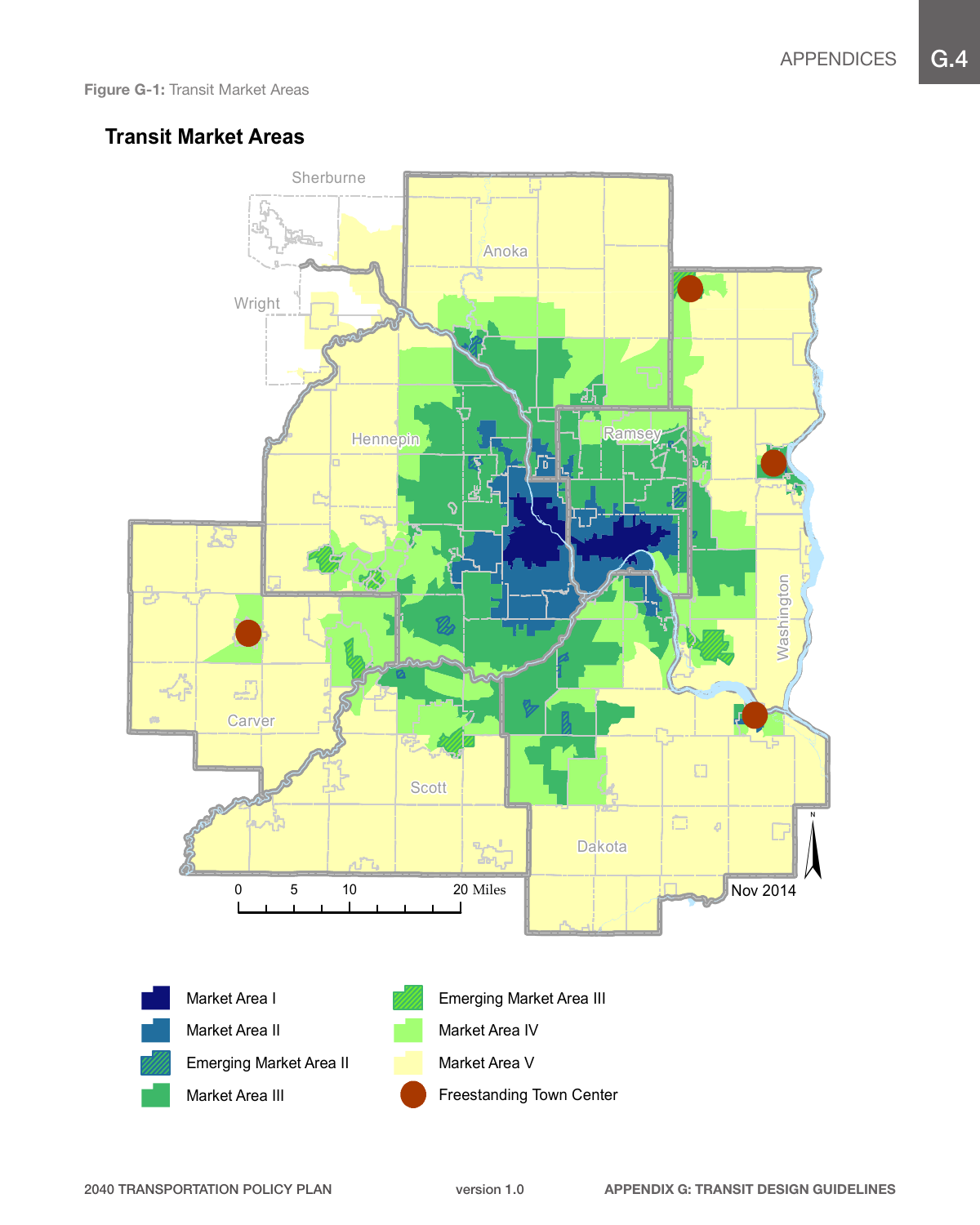### Transit Market Area Characteristics

### Transit Market Area I

Transit Market Area I has the highest density of population, employment, and lowest automobile availability. These are typically Urban Center communities and have a more traditional urban form with a street network laid out in grid form. Market Area I has the potential transit ridership necessary to support the most intensive fixed-route transit service, typically providing higher frequencies, longer hours, and more options available outside of peak periods.

#### Transit Market Area II

Transit Market Area II has high to moderately high population and employment densities and typically has a traditional street grid comparable to Market Area I. Much of Market Area II is also categorized as an Urban Center and it can support many of the same types of fixed-route transit as Market Area I, although usually at lower frequencies or shorter service spans.

#### Transit Market Area III

Transit Market Area III has moderate density but tends to have a less traditional street grid that can limit the effectiveness of transit. It is typically Urban with large portions of Suburban and Suburban Edge communities. Transit service in this area is primarily commuter express bus service with some fixed-route local service providing basic coverage. General public dial-a-ride services are available where fixed-route service is not viable.

#### Transit Market Area IV

Transit Market Area IV has lower concentrations of population and employment and a higher rate of auto ownership. It is primarily composed of Suburban Edge and Emerging Suburban Edge communities. This market can support peak-period express bus services if a sufficient concentration of commuters likely to use transit service is located along a corridor. The lowdensity development and suburban form of development presents challenges to fixed-route transit. General public dial-a-ride services are appropriate in Market Area IV.

#### Transit Market Area V

Transit Market Area V has very low population and employment densities and tends to be primarily Rural communities and Agricultural uses. General public dial-a-ride service may be appropriate here, but due to the very low-intensity land uses these areas are not well-suited for fixed-route transit service.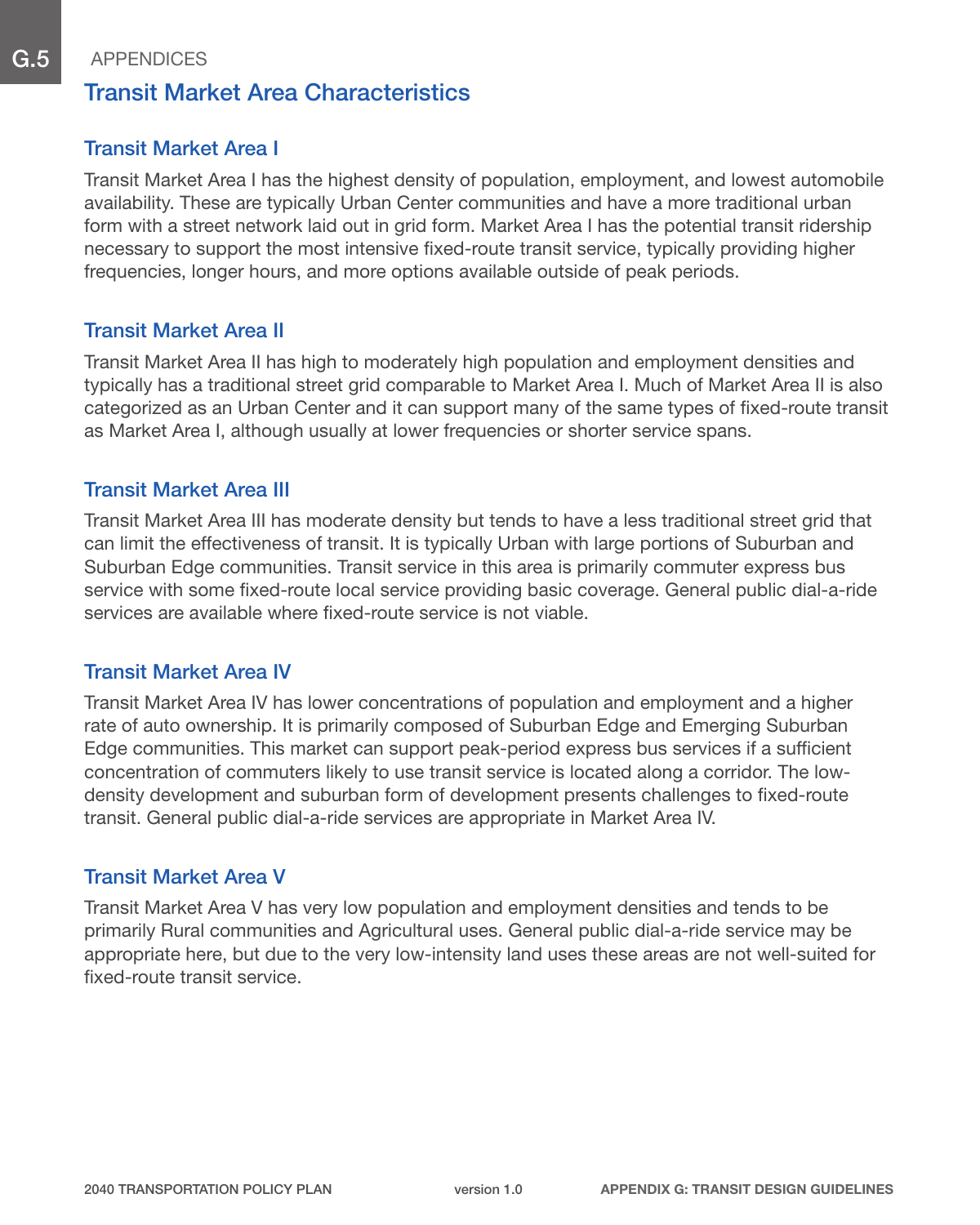### Non-contiguous Market Areas:

#### Emerging Market Overlay

The Emerging Market Overlay identifies locations within Transit Market Areas III and IV that have a higher potential for transit usage than the rest of the market areas surrounding them. These areas are currently too small or non-contiguous to support a higher level of transit service. Focusing growth in and around these areas to connect to other areas of higher potential transit use will present good opportunities for future transit improvement.

#### Freestanding Town Centers

Freestanding Town Centers are areas that historically grew independently of Minneapolis and St. Paul and are still separated from the urban and suburban areas of the metro by rural land. Because of their concentrated downtowns laid out in a traditional urban form, these areas have a Transit Market Index value that would indicate Market Area III or higher. However, their relatively small population and land area, as well as their distance from other transit-supportive land uses, limits the potential for local fixed-route transit.

### Typical Transit Service Types

Table G-2 shows the typical transit service types and levels that are most appropriate for the different transit market areas. The service types listed here are general descriptions for each market area; specific implementation of transit service will depend on available resources, specific analysis of local transit demand and existing ridership, complementary and competing services, and other factors. Detailed analysis of specific communities and locations may determine that other types and levels of service are more appropriate.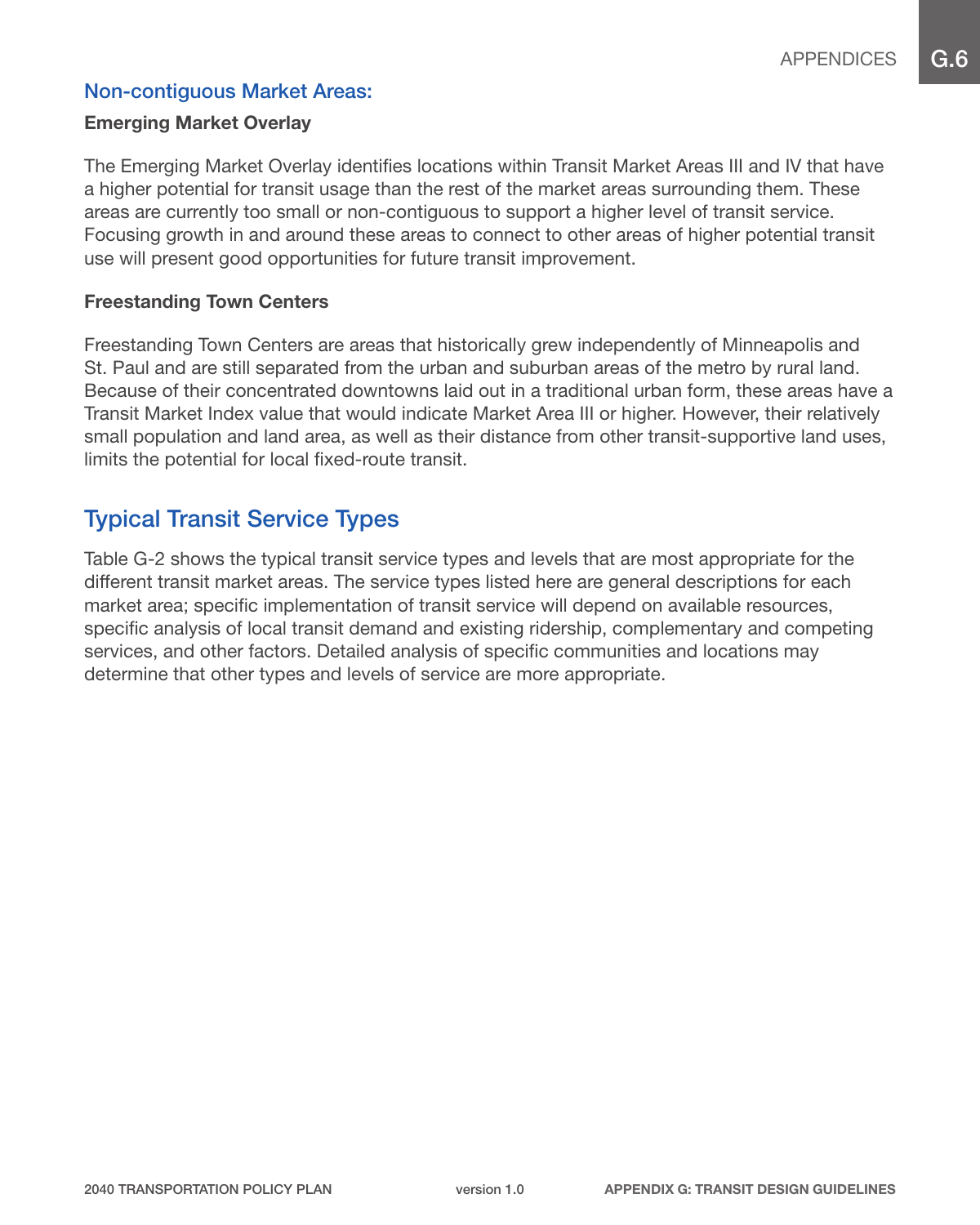### Table G-2: Transit Market Area Transit Demand and Typical Services

| <b>Transit Market</b><br>Area        | <b>Transit Market</b><br><b>Index Range</b> | <b>Propensity to Use Transit</b>                               | <b>Typical Transit Service</b>                                                                                                                                                              |
|--------------------------------------|---------------------------------------------|----------------------------------------------------------------|---------------------------------------------------------------------------------------------------------------------------------------------------------------------------------------------|
| Market Area I                        | <b>TMI</b> greater<br>than 256.0            | Highest potential for<br>transit ridership                     | Dense network of local routes<br>with highest levels of service<br>accommodating a wide variety<br>of trip purposes. Limited stop<br>service supplements local routes<br>where appropriate. |
| Market Area II                       | <b>TMI</b> between<br>128.0 and<br>256.0    | Approximately 1/2<br>ridership potential of<br>Market Area I   | Similar network structure to<br>Market Area I with reduced<br>level of service as demand<br>warrants. Limited stop services<br>are appropriate to connect major<br>destinations.            |
| Market Area III                      | <b>TMI</b> between<br>64.0 and 128          | Approximately 1/2<br>ridership potential of<br>Market Area II  | Primary emphasis is on commuter<br>express bus service. Suburban<br>local routes providing basic<br>coverage. General public dial-a-<br>ride complements fixed route in<br>some cases.      |
| <b>Market Area IV</b>                | <b>TMI</b> between<br>32.0 and 64.0         | Approximately 1/2<br>ridership potential of<br>Market Area III | Peak period express service is<br>appropriate as local demand<br>warrants. General public dial-a-<br>ride services are appropriate.                                                         |
| Market Area V                        | TMI less than<br>32.0                       | Lowest potential for<br>transit ridership                      | Not well-suited for fixed-route<br>service. Primary emphasis is<br>on general public dial-a-ride<br>services.                                                                               |
| Emerging<br><b>Market</b><br>Overlay | Varies.                                     | Varies. Typically matches<br>surrounding Market Area.          | Varies. Typically matches<br>surrounding Market Area.                                                                                                                                       |
| Freestanding<br><b>Town Center</b>   | TMI at least<br>64.0                        | Varies. Typically matches<br>surrounding Market Area.          | Varies. Potential for local<br>community circulator as demand<br>warrants. Some peak period<br>commuter express service may<br>be appropriate                                               |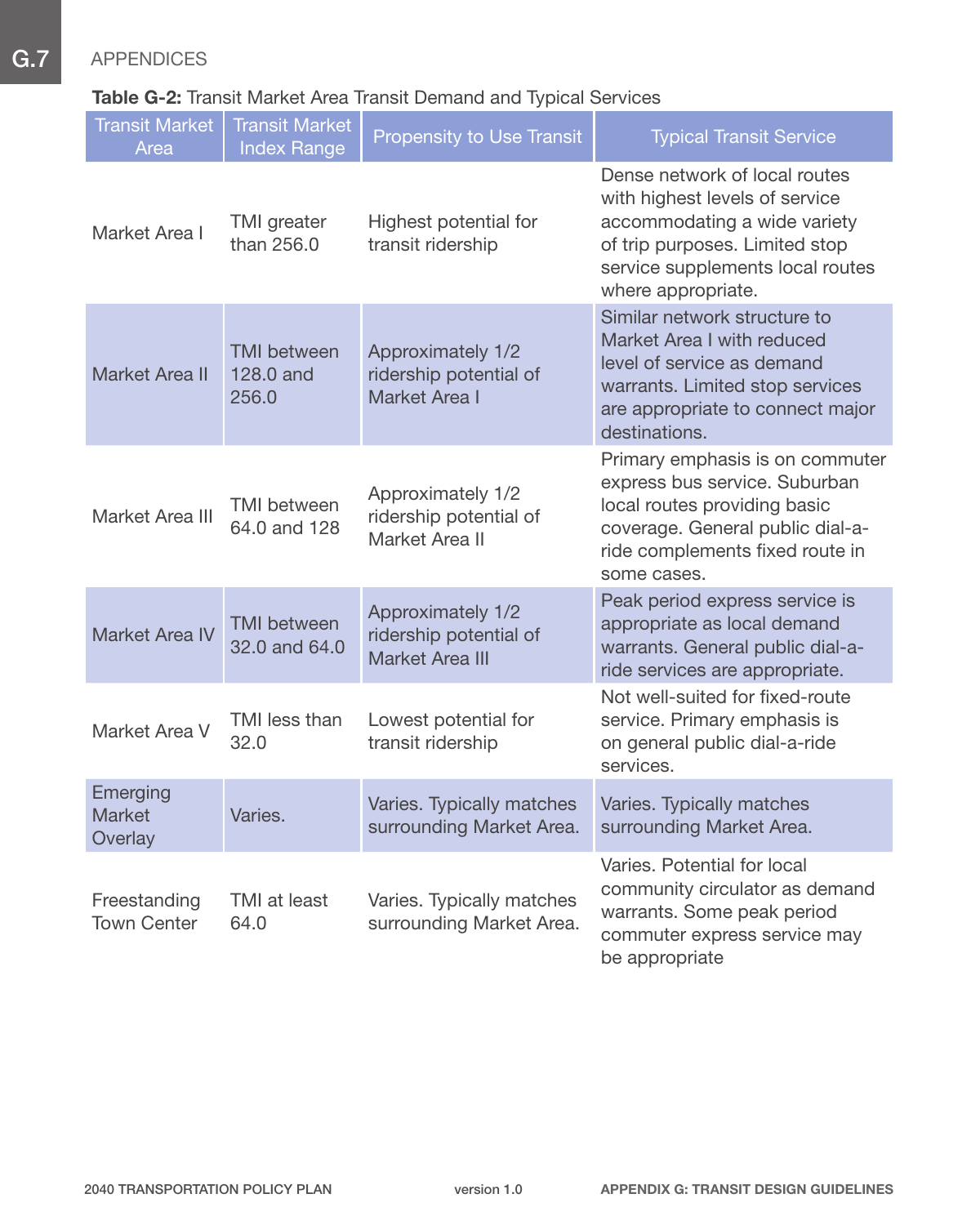#### **Transitways**

Transitways are unique transportation corridors with specific, detailed planning processes that result in appropriate levels of service for specific corridors. The detailed planning work on transitway corridors leads to unique applications of transit service design standards and specific types of service unique to each corridor. See the *Regional Transitway Guidelines* for more information about planning Arterial Bus Rapid Transit (BRT), Highway BRT, Light Rail Transit (LRT) and Commuter Rail

#### General Public Dial-a-Ride

General public dial-a-ride service is provided by the Metropolitan Council through Transit Link. Transit Link service is open to the general public and operates where regular-route transit service is not available. It is intended to augment the regular-route network and is only available for trips that cannot be accomplished on regular routes alone. Transit Link trips may drop-off passengers at major transfer points to complete their trip on the regular-route network.

### ADA Paratransit Services

ADA paratransit service is public transportation for certified riders who are unable to use the regular fixed-route bus due to a disability or health condition. In the Twin Cities region, the Metropolitan Council oversees all ADA paratransit services. Metro Mobility contracts with ADA paratransit service providers, who provide customers with "first-door-through-first-door" transportation.

### ADA Eligibility

Eligibility for ADA services is determined using federal guidelines established by the Americans with Disabilities Act (ADA). A person may be eligible for ADA Paratransit Service if any of the following conditions apply:

- The individual is unable to independently navigate the fixed-route transit system because of a health condition or disability (OR)
- The individual is unable to independently board or exit fixed-route vehicles due to a heath condition or disability (OR)
- The individual is unable to propel to or from a bus stop within the fixed-route service area due to a health condition or disability.

### ADA Service Span and Coverage

The ADA paratransit service coverage area and hours of service are determined by several factors including Federal and State requirements. Per the Federal requirements, ADA paratransit service must operate within a minimum of 3/4 mile of the local fixed-route network and for the same hours of the day that the fixed-route network operates.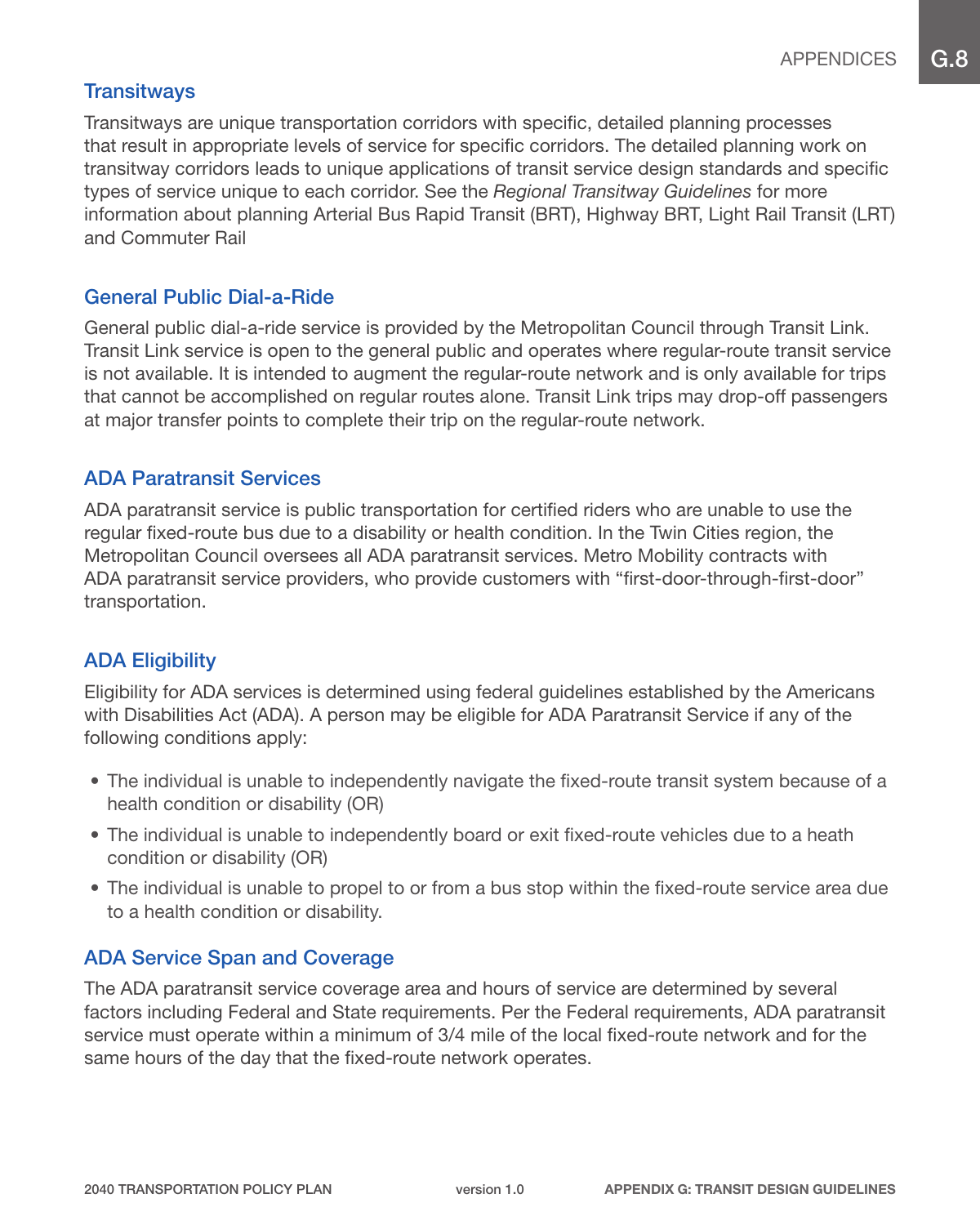To meet this requirement, Metro Mobility matches the fixed-route hours of service delivery for Weekday, Saturday, and Sunday/Holiday service in each community where fixed-route service is available.

In addition to Federal requirements, the State of Minnesota requires Metro Mobility to provide service to all communities within the transit capital levy district. Metro Mobility is available to eligible residents living in these areas by providing 12 hours of service on Weekdays, and on an as-space-is-available bases on Saturdays and Sundays/Holidays.

# Route Types

For the purposes of the Regional Transit Design Guidelines and Performance Standards, routes in the regional transit network are classified based on their mode and role within the overall network. All of the routes classified below are fixed-route service operating along an established path with a published schedule and designated stops.

### Core Local Bus

Core Local routes typically serve the denser urban areas of Market Areas I and II, usually providing access to a downtown or major activity center along important commercial corridors. They form the base of the core bus network and are typically some of the most productive routes in the system.

Some Core Local Bus routes are supplemented with a limited stop route designed to serve customers wishing to travel farther distances along the corridor. Limited stop routes make fewer stops and provide faster service than the Core Local routes.

### Supporting Local Bus

Supporting Local routes are typically designed to provide crosstown connections within Market Areas I and II. Typically these routes do not serve a downtown but play an important role connecting to Core Local routes and ensuring transit access for those not traveling downtown.

### Suburban Local Bus

Suburban Local routes typically operate in Market Areas II and III in a suburban context and are often less productive that Core Local routes. These routes serve an important role in providing a basic-level of transit coverage throughout the region.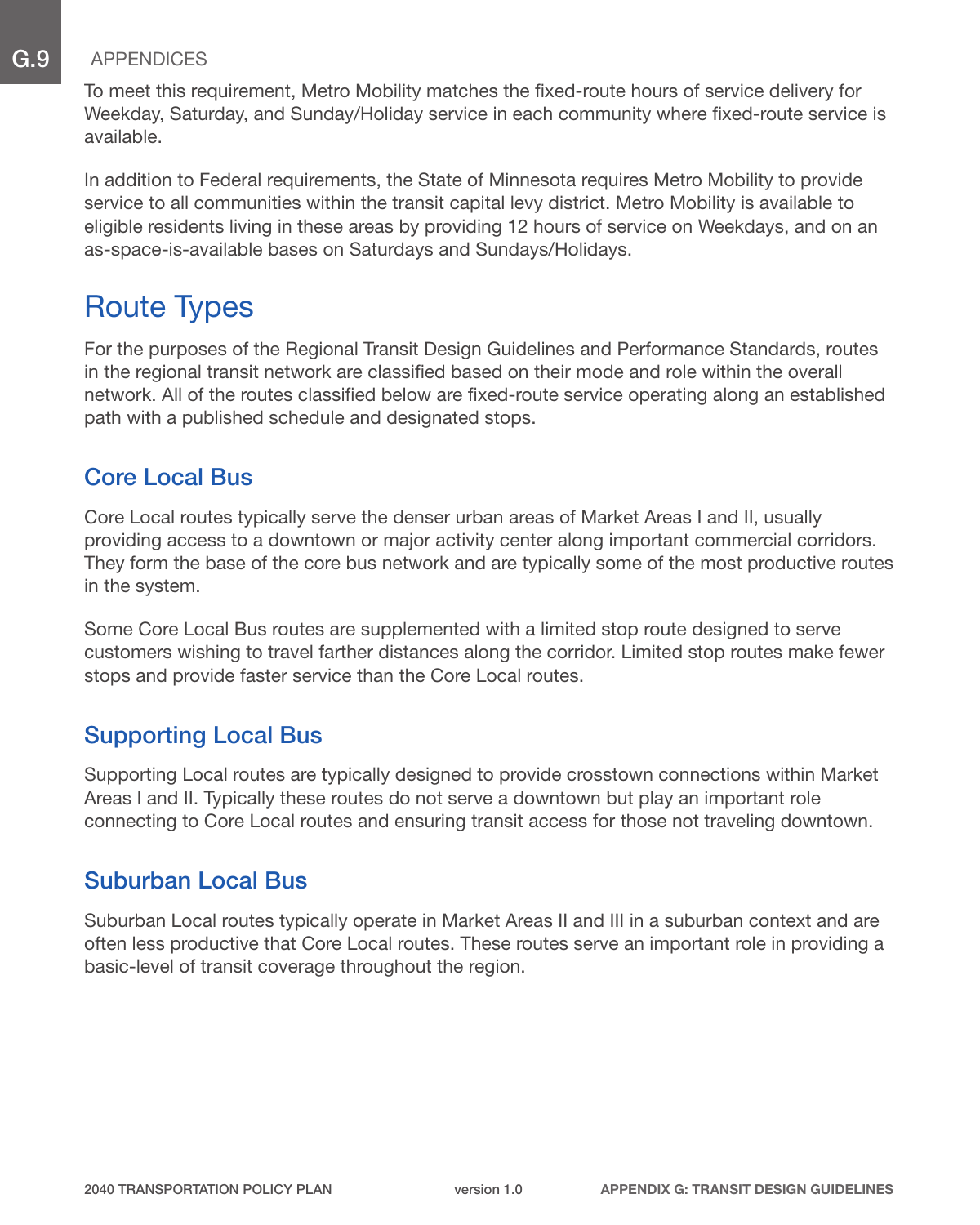### Commuter and Express Bus

Commuter and Express Bus routes primarily operate during peak periods to serve commuters to downtown or a major employment center. These routes typically operate non-stop on highways for portions of the route between picking up passengers in residential areas or at park-and-ride facilities and dropping them off at a major destination.

### Arterial Bus Rapid Transit

Arterial bus rapid transit (BRT) lines operate in high demand urban arterial corridors with service, facility, and technology improvements that enable faster travel speeds, greater frequency, an improved passenger experience, and better reliability. Design guidelines for arterial BRT can be found in the *Regional Transitway Guidelines*.

## Highway Bus Rapid Transit

Highway bus rapid transit (BRT) lines operate in high demand highway corridors with service, facility, and technology improvements providing faster travel speeds, all-day service, greater frequency, an improved passenger experience, and better reliability. Design guidelines for highway BRT can be found in the *Regional Transitway Guidelines*.

### Dedicated Bus Rapid Transit

Dedicated bus rapid transit (BRT) lines operate in dedicated right-of-way for the exclusive use of buses in high demand corridors. Service, facility and technology improvements are similar to light rail. It provides faster travel speeds, all-day service, greater frequency, an improved passenger experience, and better reliability. Design guidelines for dedicated BRT have not yet been developed. An update to the *Regional Transitway Guidelines* is identified as a work program item and will consider addressing dedicated BRT.

## Light Rail

Light rail operates using electrically-powered passenger rail cars operating on fixed rails in dedicated right-of-way. It provides frequent, all-day service stopping at stations with high levels of customer amenities and waiting facilities. Design guidelines for light rail can be found in the *Regional Transitway Guidelines*.

### Commuter Rail

Commuter rail operates using diesel-power locomotives and passenger coaches on traditional railroad track. These trains typically only operate during the morning and evening peak period to serve work commuters. Design guidelines for commuter rail can be found in the *Regional Transitway Guidelines*.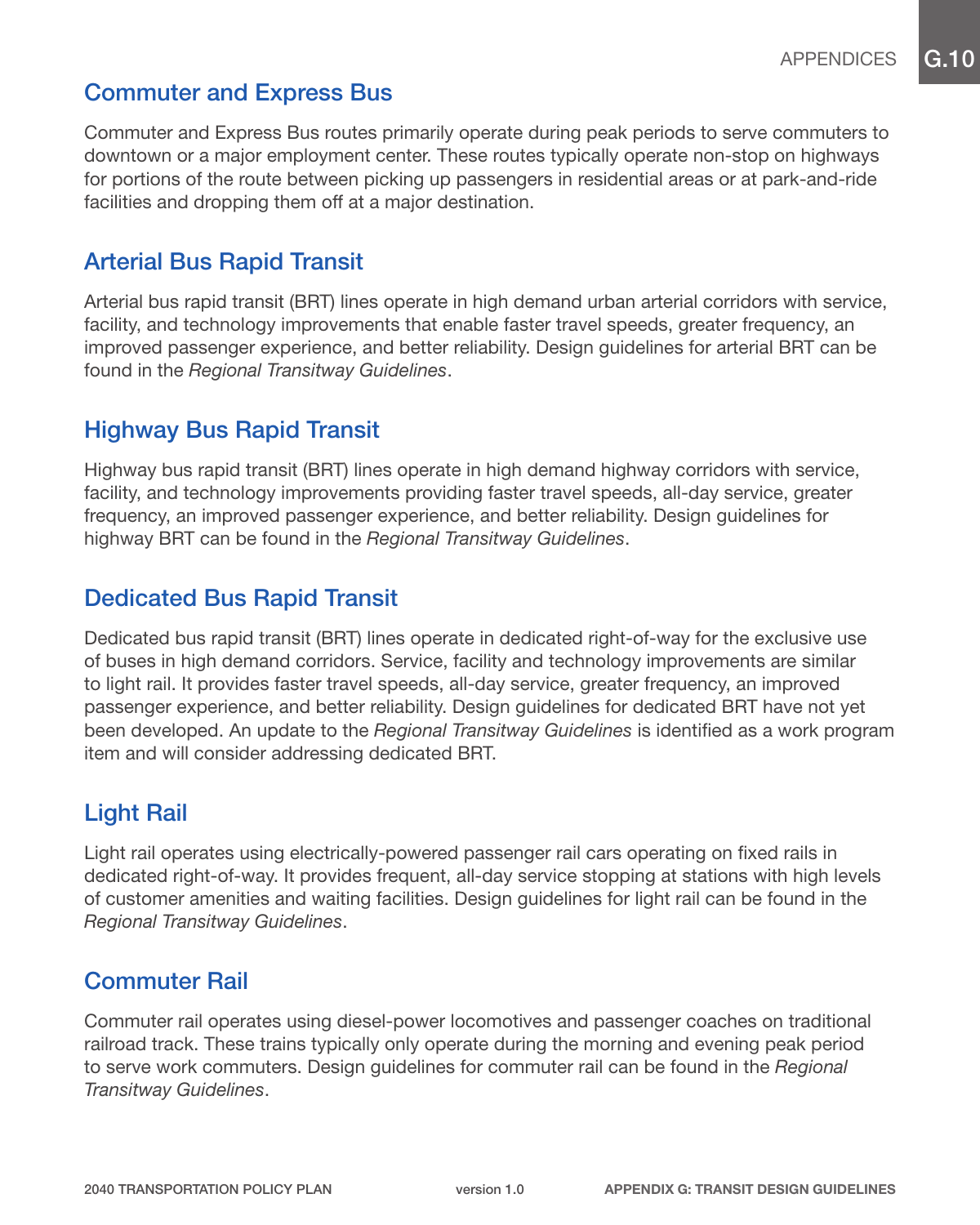# Transit Design Guidelines

Transit Design Guidelines are intended to guide the appropriate allocation of transit resources and ensure regional coordination and consistency. The design guidelines are organized by Transit Market Area and/or Route Type. These guidelines are representative of the general types of transit service that are appropriate to implement, however exceptions often exist based on specific local circumstances and available funding.

## Stop Spacing

Stop spacing guidelines must balance between providing greater access to service with faster travel speeds. More stops spaced closer together reduce walk distances to transit but also increase travel times. In general, the average distance people are willing to walk to access transit services is  $\frac{1}{4}$  mile for local bus service and  $\frac{1}{2}$  mile for limited stop bus service and transitway service. Table G-3 shows the recommended stop spacing guidelines that seek to balance between access and speed.

| Route Type                  | <b>Typical Stop Spacing:</b> |
|-----------------------------|------------------------------|
| Core Local Bus*             | $1/8$ to $1/4$ mile          |
| <b>Supporting Local Bus</b> | 1/8 to 1/4 mile              |
| Suburban Local Bus          | $1/8$ to $1/4$ mile          |
| <b>Arterial BRT</b>         | $1/4$ to $1/2$ mile          |
| <b>Highway BRT</b>          | $1/2$ to 2 miles             |
| <b>Light Rail</b>           | $1/2$ to 1 mile              |
| <b>Commuter Express Bus</b> | Market Specific**            |
| <b>Commuter Rail</b>        | 5 to 7 miles                 |
|                             |                              |

#### Table G-3: Stop Spacing

\* Local routes with limited stop service will have a typical stop spacing of 1/4 to 1/2 mile.

\*\*In downtowns and local pickup areas, stop spacing will follow the standards for local routes. Along limited stop or nonstop portions of the route, stop spacing will be much greater.

An allowable exception to standards may be central business districts and major traffic generators. These guidelines are goals, not a minimum or maximum.

## Route Spacing

Route spacing refers to the distance between two parallel routes. Route spacing guidelines seek to balance service coverage with route productivity and transit demand. Routes that are spaced too close together will have overlapping service areas and compete for riders, reducing the productivity of both routes. Routes spaced too far apart will lead to coverage gaps. Generally areas with lower transit demand will have routes spaced farther apart. Table G-4 shows the route spacing guidelines by route type and market area. Commuter Express bus and transitway routes are determined on a case by case basis according to specific transit market conditions. Please see the *Regional Transitway Guidelines* for more details about transitway planning.

version 1.0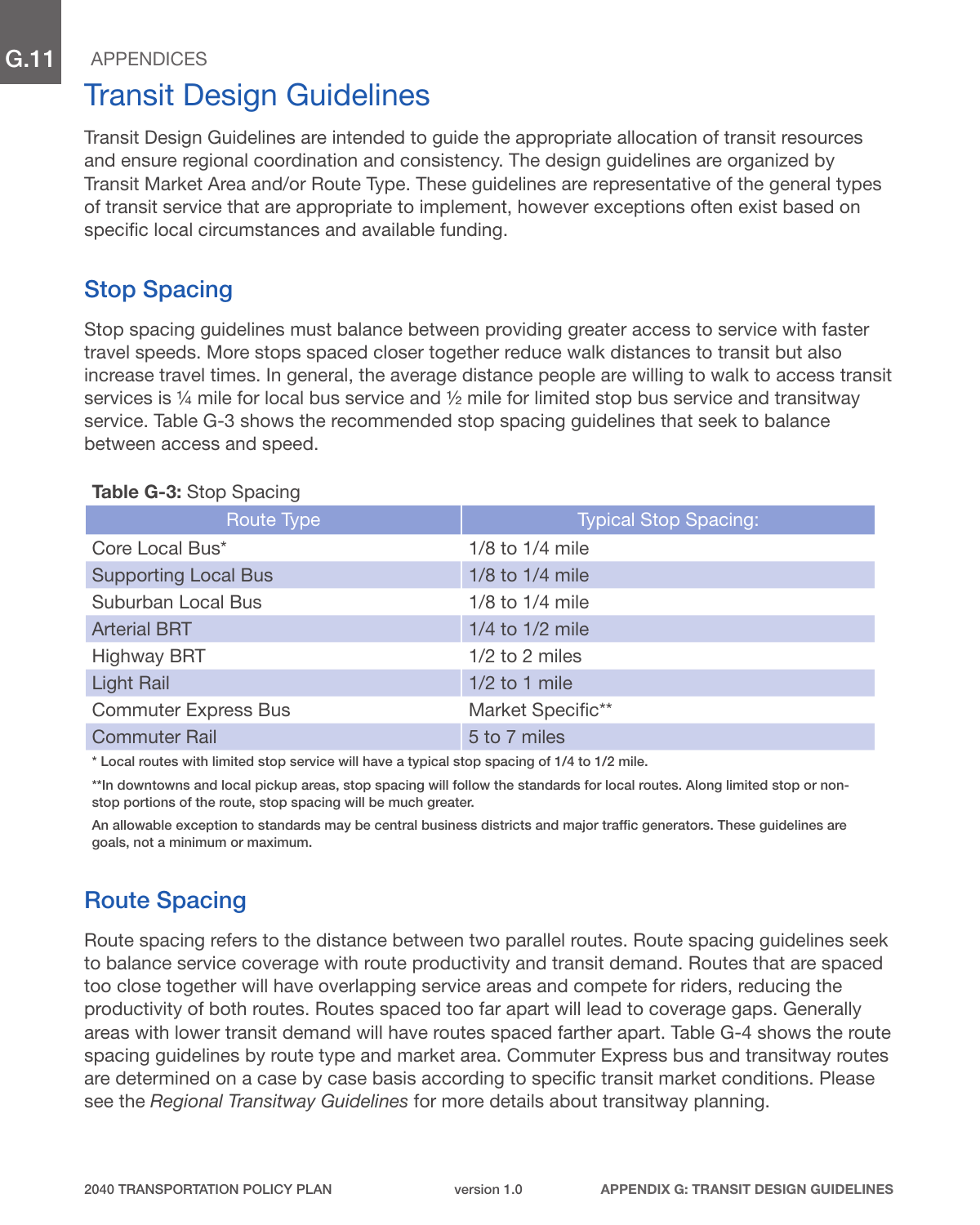#### Table G-4: Route Spacing

|                             | Market Area |           |            |            |           |  |  |  |
|-----------------------------|-------------|-----------|------------|------------|-----------|--|--|--|
| Route Type                  | Area I      | Area II   | Area III   | Area IV    | Area V    |  |  |  |
| Core Local Bus*             | $1/2$ mile  | 1 mile    | Specific** | ΝA         | ΝA        |  |  |  |
| <b>Supporting Local Bus</b> | mile        | 1-2 miles | Specific** | <b>NA</b>  | <b>NA</b> |  |  |  |
| Suburban Local Bus          | ΝA          | 2 miles   | Specific** | Specific** | ΝA        |  |  |  |

\*Local limited stop routes do not follow a route spacing guideline. They will be located in high demand corridors.

\*\* Specific means that route structure will be adapted to the demographics, geography and land use of a specific area.

### Span of Service

Span of service refers to the periods of the day that transit is in service. Service span guidelines are typically based on the role a route type plays in the overall transit network. Route types designed to primarily serve commuters generally operate only in peak periods, while route types that serve a broader set of trip purposes generally have a longer span of service. Table G-5 shows the recommended hours of service by route type.

#### Table G-5: Span of Service

|                             |      | Weekday | Weekend |     |                 |               |
|-----------------------------|------|---------|---------|-----|-----------------|---------------|
| Route Type                  | Peak | Midday  | Evening | Owl | <b>Saturday</b> | <b>Sunday</b> |
| Core Local Bus*             |      |         |         |     |                 |               |
| <b>Supporting Local Bus</b> |      |         |         |     |                 |               |
| Suburban Local Bus          |      |         |         |     |                 |               |
| <b>Arterial BRT</b>         |      |         |         |     |                 |               |
| <b>Highway BRT</b>          |      |         |         |     |                 |               |
| Light Rail                  |      |         |         |     |                 |               |
| <b>Commuter Express Bus</b> |      |         |         |     |                 |               |
| <b>Commuter Rail</b>        |      |         |         |     |                 |               |

Service Provided  $\bullet$ : Service Typically Provided  $\bullet$ : Service As Demand Warrants  $\circlearrowright$ 

Peak - 6:00am to 9:00am and 3:00pm to 6:30pm; Midday - 9:00am to 3:00pm; Evening - 6:30pm to 1:30am; Owl – 1:30am to 5:00am; Saturday – Saturday Service; Sunday – Sunday/Holiday Service

\*Local limited stop routes will operate primarily in the peak period.

### Minimum Frequency

Minimum frequency refers to the average number of minutes between transit vehicles on a given route or line traveling in the same direction. Routes serving areas of higher transit demand will tend to have higher frequencies. Table G-6 shows the recommended minimum frequency by route type and market area.

version 1.0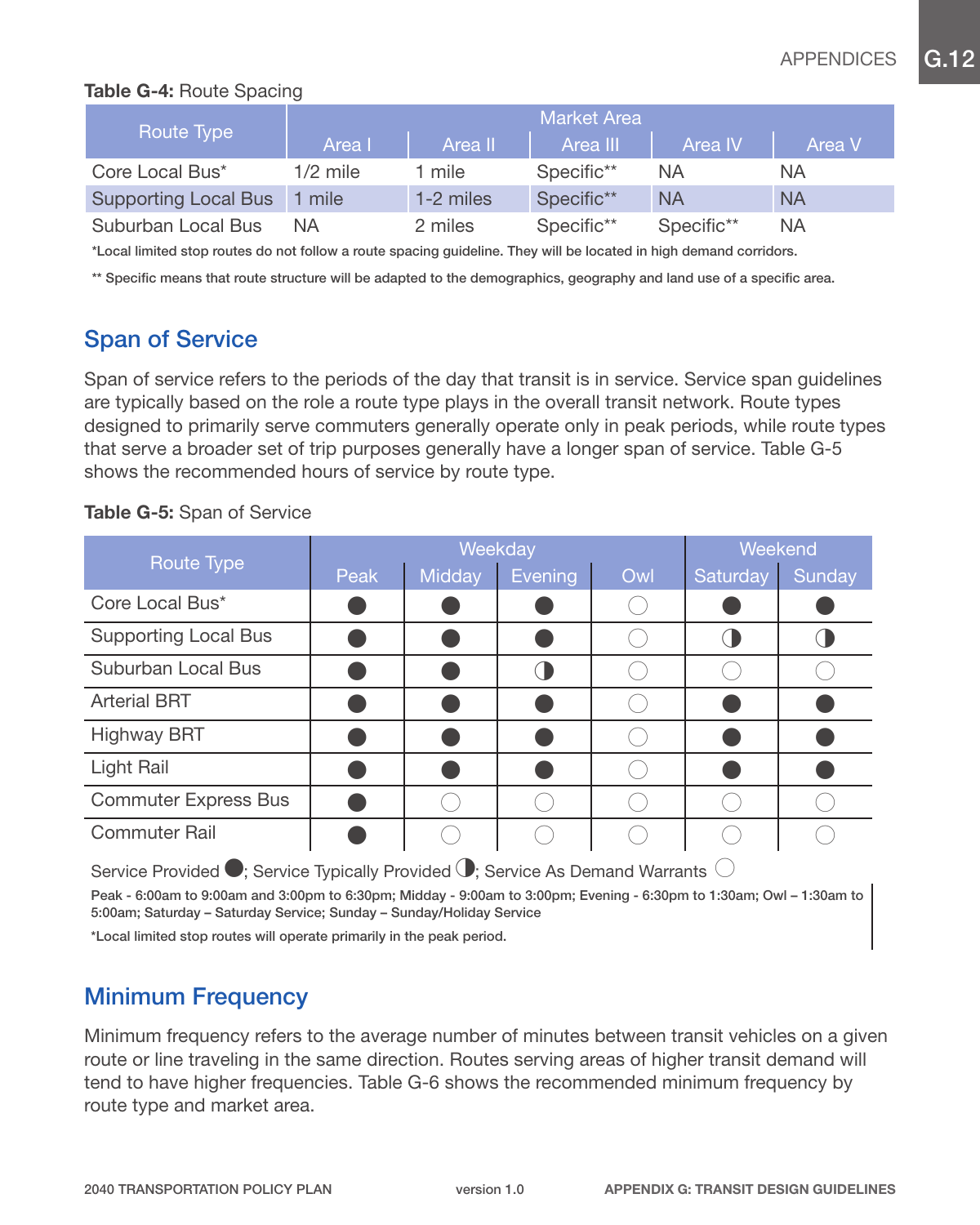#### **Table G-6: Minimum Frequency**

|                             | <b>Market Area</b>                     |                            |                            |           |           |  |  |  |  |
|-----------------------------|----------------------------------------|----------------------------|----------------------------|-----------|-----------|--|--|--|--|
| Route Type                  | Area I                                 | Area II                    |                            | Area IV   | Area V    |  |  |  |  |
| Core Local Bus              | 15" Peak<br>30" Offpeak<br>30" Weekend | 30" Peak                   | 60" Peak                   | <b>NA</b> | <b>NA</b> |  |  |  |  |
| <b>Supporting Local Bus</b> | 30" Peak<br>30" Offpeak<br>30" Weekend | 60" Offpeak<br>60" Weekend | 60" Offpeak<br>60" Weekend | <b>NA</b> | <b>NA</b> |  |  |  |  |
| Suburban Local Bus          | <b>NA</b>                              |                            |                            | <b>NA</b> | <b>NA</b> |  |  |  |  |
| <b>Arterial BRT</b>         | 15" Peak                               |                            |                            | <b>NA</b> | <b>NA</b> |  |  |  |  |
| <b>Highway BRT</b>          | 15" Offpeak                            |                            |                            | <b>NA</b> | <b>NA</b> |  |  |  |  |
| <b>Light Rail</b>           | 15" Weekend                            |                            |                            | <b>NA</b> | <b>NA</b> |  |  |  |  |
| <b>Commuter Express Bus</b> | 30" Peak                               |                            | 3 Trips each peak          |           | <b>NA</b> |  |  |  |  |
| <b>Commuter Rail</b>        | <b>NA</b>                              |                            | 30" Peak                   |           |           |  |  |  |  |

Additional service may be added as demand warrants and these guidelines apply primarily to the peak direction.

## **Accessibility**

Accessibility refers to how well the transit network is meeting the travel needs of its users and potential users. People use transit to reach destinations they wish to visit, e.g. work, school, shopping, among many others. Accessibility measures how easily or difficult transit users can reach desired destinations using the transit network. This is related to, but distinct from mobility, which measures the overall distance people are able to travel on the network. By taking into account the destinations that people are able to access via that network, measures of accessibility can provide a more complete measure of the overall usefulness of the network to its users.

The Metropolitan Council views accessibility as an important tool to measure and evaluate the regional transit network and land use patterns. Efforts to develop and implement appropriate measures of accessibility are ongoing.

### Passenger Amenities

Regional transit providers offer a range of amenities at bus stops and other passenger facilities to improve the customer experience. Passenger amenities include shelters, shelter lighting or heat, trash receptacles, seating, security cameras, good pedestrian access, bicycle parking and storage, and signage both static and real-time, indicating route, schedule, frequency and other information.

Passenger amenities create a more comfortable, accessible and attractive waiting environment for transit customers. Features such as shelter lighting and good pedestrian access enhance passenger safety. Transit travel may be completed more easily with access to transit service information or secure bike parking. Passenger amenities can also benefit the surrounding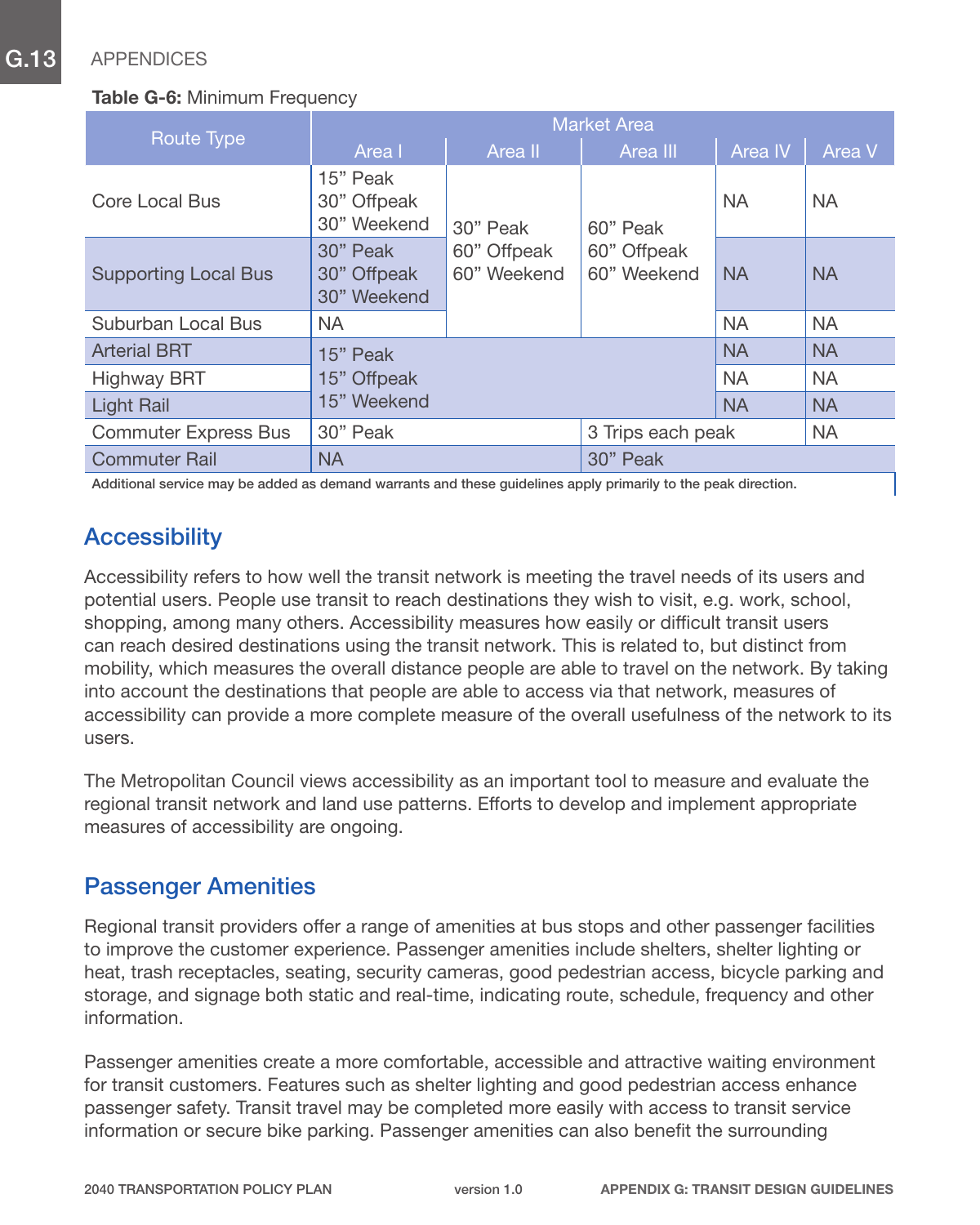neighborhood by making transit a more attractive travel option for nearby land uses and by contributing to the overall character of the streetscape.

Table G-7 identifies the standard amenities that are included with various facility types. Some amenities are always provided and others are occasionally provided depending on the size, location, or use of the facility.

| <b>Facility Type</b>                                                               | Shelter | Light<br>Light | Heater | $\overline{C}$<br>Trash<br>Receptac | Stand Alone<br>Bench | Cameras<br>Security | Pedestrial<br>access | Bike parking | Secure bike<br>storage | nformation<br>$\Phi$<br>Custom | Real-time<br>Ф<br>ΞË<br>Custo<br>nforn |
|------------------------------------------------------------------------------------|---------|----------------|--------|-------------------------------------|----------------------|---------------------|----------------------|--------------|------------------------|--------------------------------|----------------------------------------|
| <b>Transit Centers</b>                                                             |         |                |        |                                     |                      |                     |                      |              |                        |                                |                                        |
| Park-and-rides                                                                     |         |                |        |                                     |                      |                     |                      |              | $\left( \quad \right)$ |                                |                                        |
| <b>Rail Stations</b>                                                               |         |                |        |                                     |                      |                     |                      |              |                        |                                |                                        |
| <b>Bus Stop</b>                                                                    |         |                |        |                                     |                      |                     |                      |              | U                      |                                |                                        |
| Always Provided $\bullet$ ; Occasionally Provided $\bullet$ ; Not Provided $\circ$ |         |                |        |                                     |                      |                     |                      |              |                        |                                |                                        |

#### Table G-8: Passenger Amenities

In some cases transit providers lease park and-rides and some shelters are owned and maintained by other entities. In such cases, providers may not offer all the customer amenities identified above.

In addition to these standard amenities, transit providers occasionally provide - or partner with other organizations to provide - more unique amenities including custom shelters, landscaping, and public art. These amenity options are generally considered where they are integrated into a larger initiative such as a transitway, Transit Center, downtown bus stop, Transit Oriented Development project, or park-and-ride owned and maintained by a regional transit provider. The design of custom shelters, landscaping and public art should address ease of maintenance, repair and replacement.

### Bus Stop Shelters

Bus stop shelters provide seating and protection from bad weather for customers and are particularly important to senior citizens, parents with small children, and persons with disabilities. The costs of shelter placement and ongoing maintenance limit the number of bus stops that can include shelters. Metro Transit considers the following factors to prioritize the bus stops where shelters are placed:

• High number of total passenger boardings, typically 40 or more boardings per day at bus stops located in Minneapolis and St. Paul and 25 or more boardings per day at bus stops located in suburban communities. This factor prioritizes shelter placement at bus stops where the most passengers are waiting, relative to the amount of transit service generally available in the community.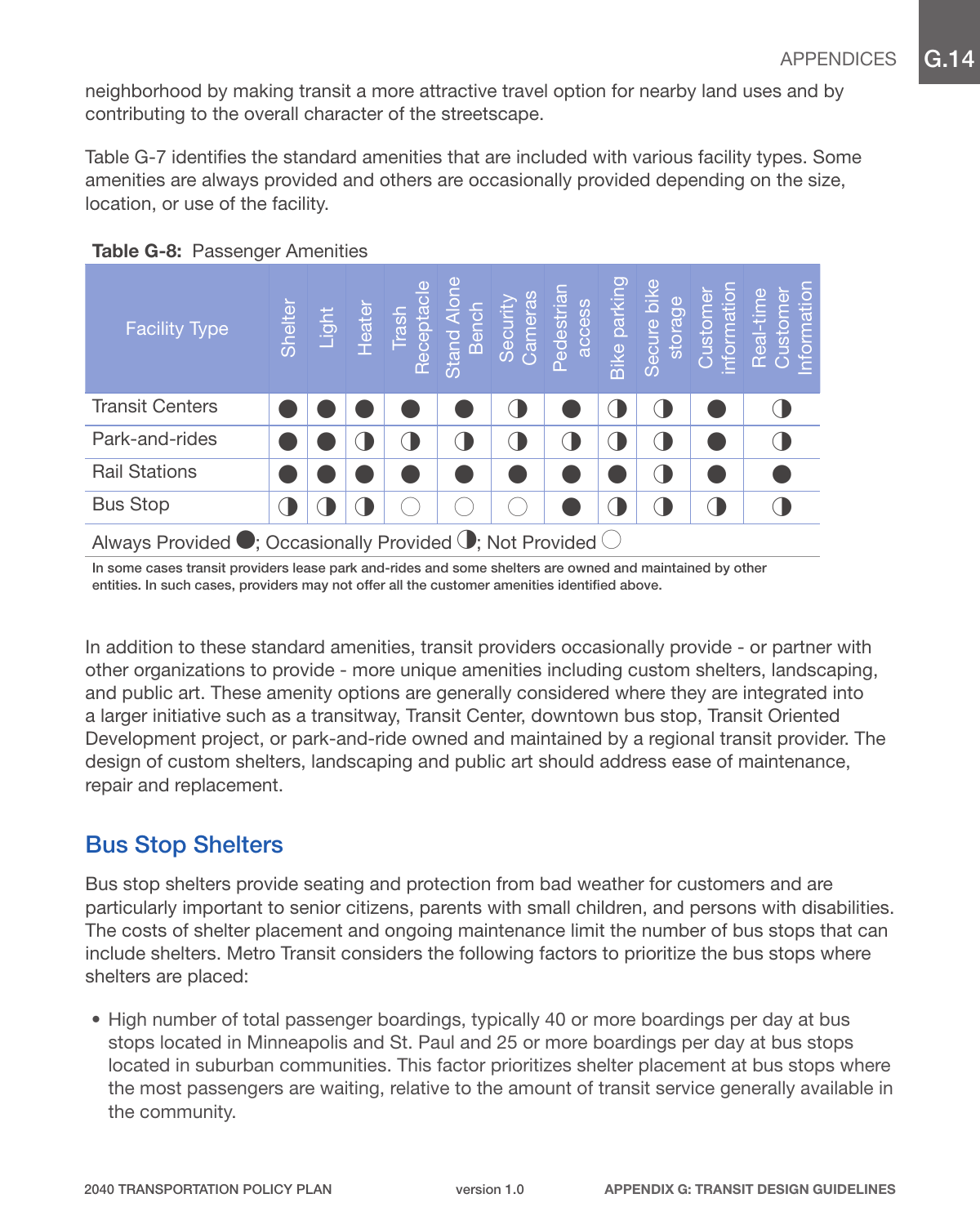- High number of limited mobility boardings, to ensure that people vulnerable to inclement weather are protected.
- Stop location relative to minority and low-income census block groups to ensure regional equity goals are achieved.
- High number of transit transfers, to provide shelter where it is more likely that passengers are including a wait time in their transit trip.

Further, bus stop locations must be capable of supporting transit shelters. Factors such as sidewalk and right-of-way space, topography, land use compatibility and proximity to bus boarding locations are considered. Transit providers may consider locating shelters where ADA improvements are scheduled to maximize capital improvement investments. Requests from the community to place or remove shelters are considered in context of the quantitative analysis used to prioritize shelter locations.

### Customer Information

Customer information at passenger facilities, including basic signage, maps, and schedules and real-time information, is an important component of transit service. Transit information can provide customers with basic route information such as a map of the route and the destinations along the route, a schedule, and real-time information about when the next bus will arrive. This type of information increases customer satisfaction and reassures them that they can depend on transit. New technologies play an important role in the deployment of customer information, and the Council will continue to expand a network of customer information systems using proven and cost-efficient technology at key locations, such as transit stations and centers, online and on mobile devices.

# Transit Performance Standards

Performance standards are used to evaluate the relative productivity and efficiency of the services provided. To be responsible and dynamic, a transit system must consistently measure and adjust service in unproductive routes and address insufficient service in productive areas. These standards serve as indicators of route performance and call attention to routes that may need to be adjusted. The use of multiple performance standards provides better insight into the operational and financial performance of individual services and allows transit providers to balance the cost and ridership of each route with its role in the regional transit network.

### **Productivity**

Productivity is measured as the number of Passengers per In-Service Hour. It is the total number of passengers carried divided by the in-service time. A high number of passengers per in service hour means a route is serving more people with the resources provided. The passengers per in-service hour standard establishes a minimum threshold of route performance. It is calculated at both the route and trip level. Table G-8 shows the minimum passengers per in-service hour by route type.

version 1.0